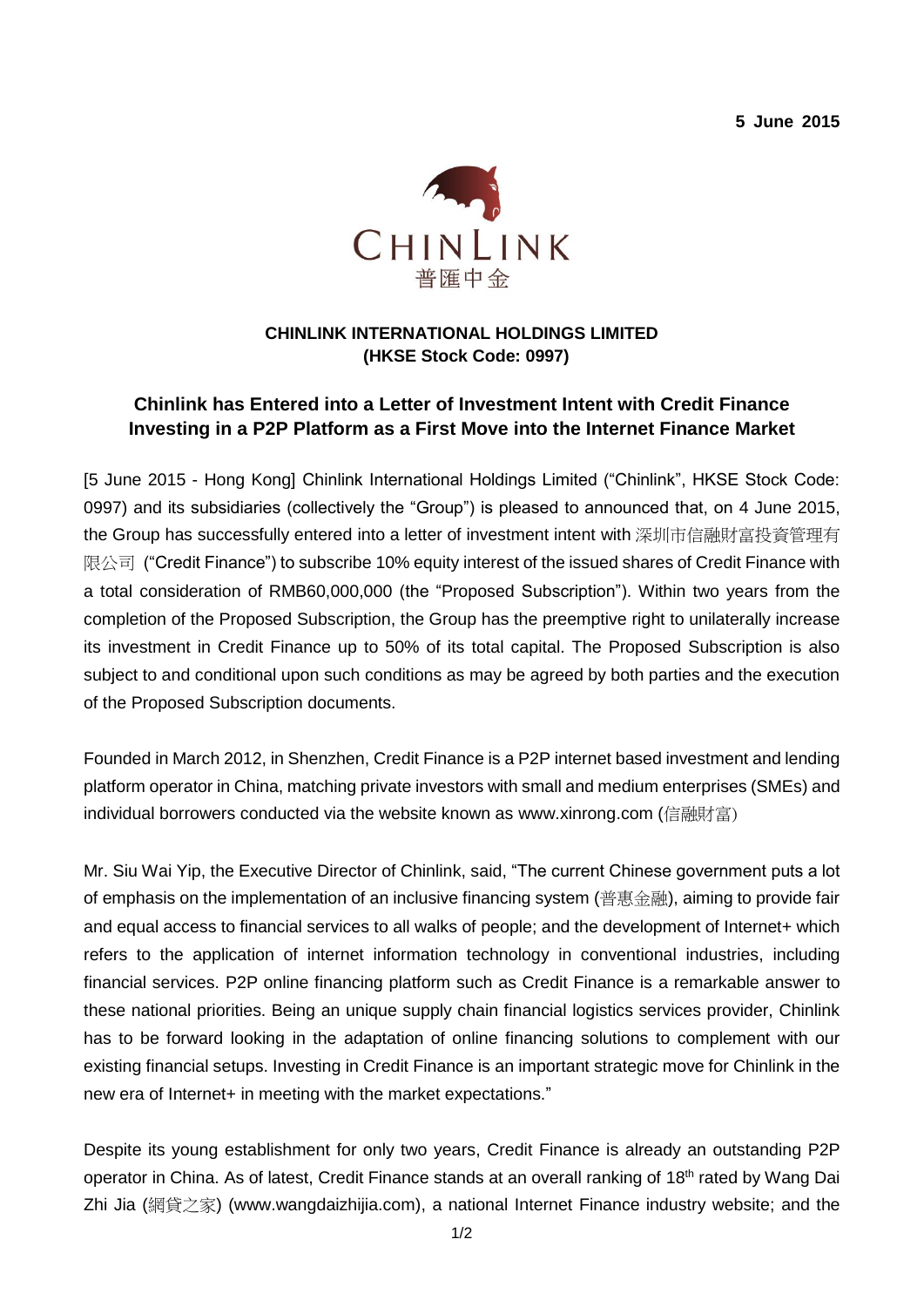30<sup>th</sup> in a report issued jointly by Rong360 (www.rong360.com) and Renmin University of China. This is a strong accreditation of Credit Finance's standing in the industry. Moreover, Credit Finance is the first amongst its peers to introduce VeriSign 256-bit SSL encryption data transmission technology to online financial platform, a highly important tool for security management in the internet environment. Credit Finance has strong in-house information technology development capabilities supported by a team of experienced professionals of financial and internet backgrounds, which is an valuable attribute for a successful internet enterprise.

The Group believes that the strategic cooperation with Credit Finance provides an unique opportunity to enter into Internet Finance market, reinforces the diversity of the Group's business, whilst continues to bring in synergies within each business segments, and further enhancement of shareholders' value.

*– End –*

#### **About Chinlink International Holdings Limited**

Chinlink International Holdings Limited is a listed company on the Main Board of Hong Kong Stock Exchange (Stock Code: 0997). Chinlink engages in the business of Interior Decoration Work and Trading of Furniture and Fixtures in Hong Kong and Macau. Chinlink also serves as a Supply Chain Financial Logistics service provider and is committed to develop the three main businesses of Finance, Logistics and E-commerce in China bringing one-stop solutions to customers. For business particulars, please visit [www.chinlinkint.com.](http://www.chinlinkint.com/)

### **有關深圳市信融財富投資管理有限公司 (Chinese Version only)**

深圳市信融財富投資管理有限公司成立於 2012 年 3 月 · 由多名金融界、全球領先互聯網企業以及一流 的第三方支付企業的資深人士聯合創辦。公司總部位於深圳,擁有完整的産品、研發、風控、財務以及 客服等職能體系,是一家具備優秀的自主研發能力的金融創新型企業。旗下信融財富平台 (www.xinrong.com) 爲國內知名的互聯網金融平台,其旨在通過爲投資人提供低風險、收益率適中的 投資理財服務,幫助其實現資産的穩健值;同時,通過爲融資方高效解决資金需求,幫助其改善生産和 生活。

This press release is issued by DLK Advisory Limited on behalf of Chinlink International Holdings Limited. For enquiries, please contact: